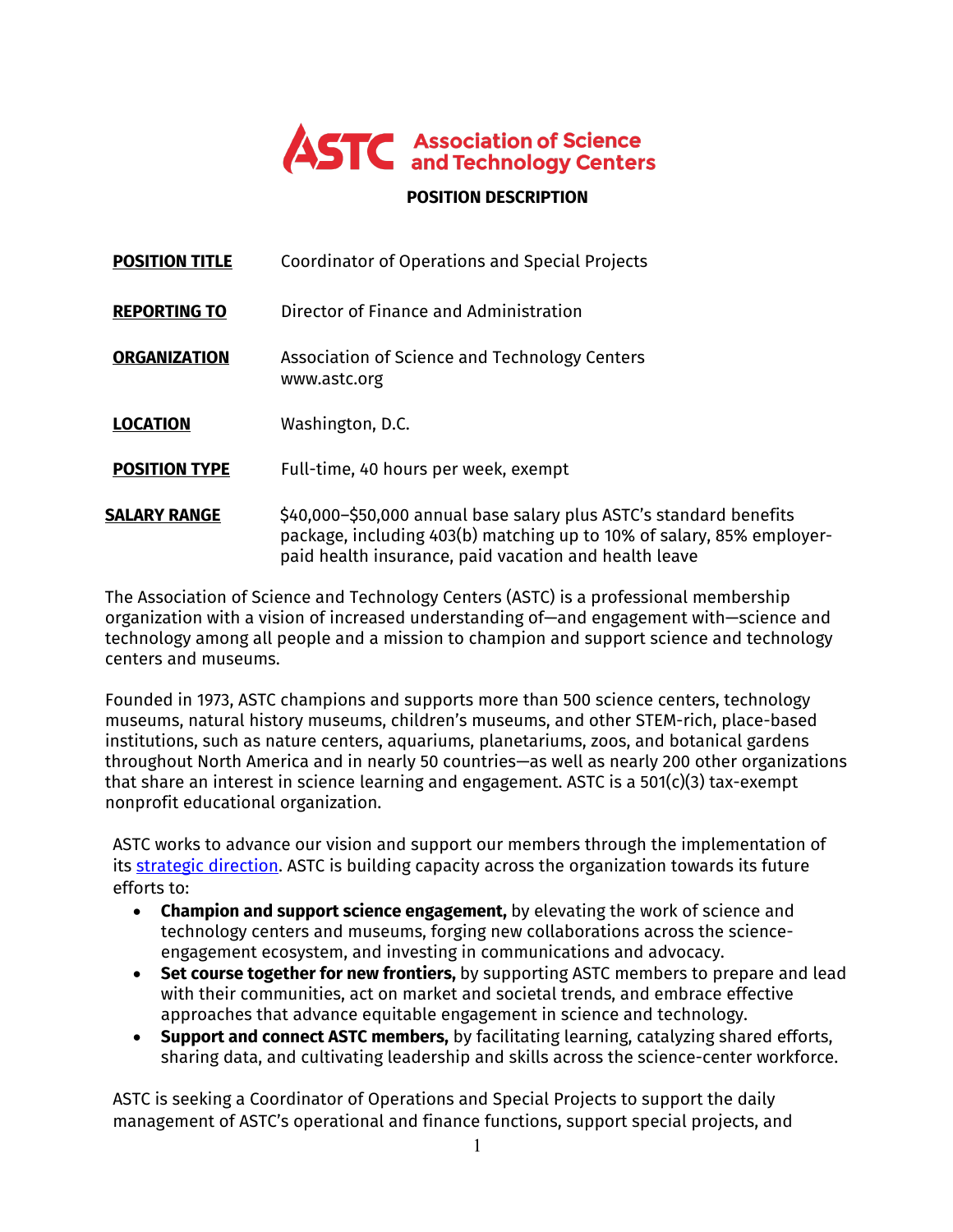assist with all aspects of ASTC's management as a nonprofit educational organization working at the intersection of science engagement, STEM learning, and cultural institutions. This role is ideal for someone looking to work with and learn from senior leaders about all aspects of nonprofit management.

### **SCOPE AND RESPONSIBILITIES**

The Coordinator of Operations and Special Projects will work closely with the Finance and Administration team, the Chief of Staff, and the President and CEO to execute various operations functions of the organization. They will provide critical support for the organization's daily and ongoing operational, financial, and human-resources processes. They will also develop and manage relationships with various vendors. They will provide general operational support to various ASTC projects and programs on an as-needed basis.

## *Operations and Office-Management Responsibilities* (30%)

- Maintain and update, in collaboration with the Operations team and full organization staff, the office operations manual that details all processes and ensures that the processes align with ASTC's policies. Communicate changes in the manual to staff.
- With the Chief of Staff, ensure that the organization's, and all staff members', needs are met in terms of software, hardware, furniture, etc., and track open needs that are not quickly resolved.
- Manage various information-technology (IT) accounts and vendors including, Zoom, GoToWebinar, SurveyMonkey, Adobe, etc. and coordinate with Director of Finance, Chief of Staff, and ASTC's external IT support vendor on staff IT needs, upgrades, or cybersecurity practices.
- Maintain the phone systems, copy machine, and printers and ensure that all office equipment is functioning, serving as the staff liaison to office-equipment vendors.
- Manage purchasing of office supplies and office mailing processes.

## *Financial and Human-Resources Processes and Tasks* (30%)

- Partner with the Chief of Staff and Director of Finance and Administration to systematize human resources policies and procedures.
- Support the in-person and remote onboarding and offboarding of new hires, including orientation and account set-up.
- Maintain an accounting and payroll calendar for staff reference and send reminders to staff of upcoming deadlines, such as for submission of timesheets, expense reports, invoices, etc.
- Manage all correspondence sent to ASTC's accounting/billing inbox.
- Retrieve mail and prepare weekly check deposit log for Staff Accountant.
- Track all payment requests, ensure that all payment requests have correct documentation, and work with other members of the Finance team to ensure that all requests are filed in the correct folders and get paid each cycle.
- Work with the Finance team to manage all finance records, both digital and physical.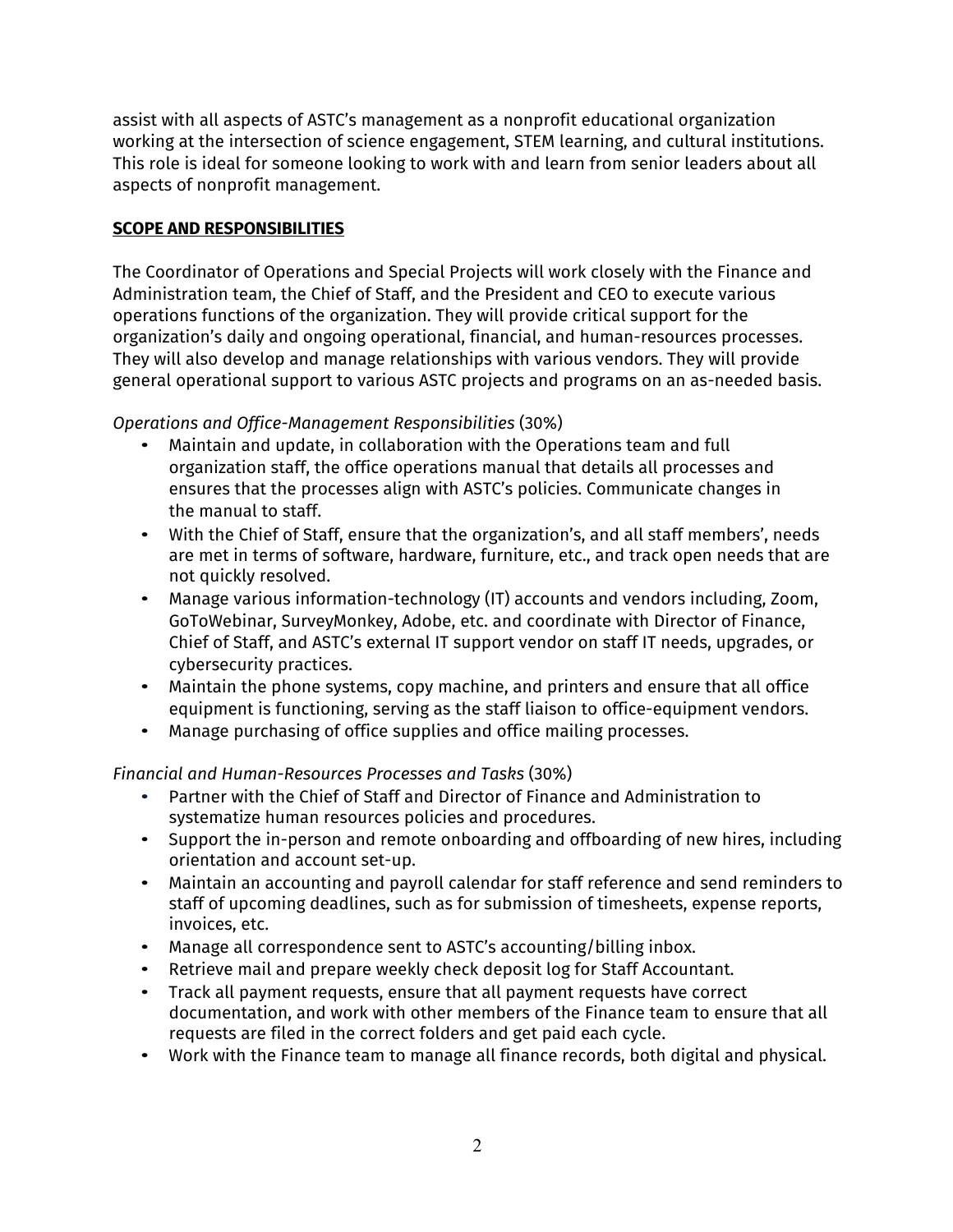*Support for the Office of the CEO* (20%)

- Serve as primary scheduler for the President and CEO in coordination with the Chief of Staff, including:
	- o Always keeping the President and CEO's calendar up to date.
	- o Scheduling meetings, calls, and videoconferences with internal staff and external parties, including with senior executives at ASTC-member institutions, partner organizations, government agencies, and more.
- With the Chief of Staff, ensuring that the President and CEO is prepared for all meetings, including collecting background documents and other materials in advance of the meeting.
- Prior to any planned travel, work with the Chief of Staff to generate travel authorizations and book/manage travel plans and event/conference registration on behalf of the CEO.
- Process expense reimbursements, monthly credit card reports, and other financial documents on behalf of the CEO.
- Maintain documentation of all financial and operational forms filed.
- Organize office-wide celebrations and activities.

*Program and Project Support* (15%)

- Lead special projects on behalf of the President and CEO, Chief of Staff, and other members of the leadership team that support critical organizational priorities and involve collaboration across the ASTC team.
- Support large programs and projects, including special projects and programs that support ASTC's strategic focus, by:
	- o Monitoring communications from partners and program participants.
	- o Tracking applications, awards, and reports related to funding ASTC provides as a part of its projects.
	- o Processing payment requests related to expenditure of project funds.

*Responsibilities Shared by All ASTC Team Members* (5%)

- Actively contribute to member engagement, satisfaction, and retention.
- Attend, provide staff support for, and contribute to the success of ASTC's Annual Conference.
- Attend professional meetings and conferences as assigned to promote ASTC collaborations, programs, and activities.
- Other duties as assigned.

# **EXPERIENCE AND SKILLS REQUIRED**

The ideal candidate will be driven by ASTC's mission, team culture, and strategic direction. They will have good attention to detail, strong interpersonal skills, trustworthiness, discretion, and willingness to support a broader team.

Skills that will set you up to succeed in the role:

- Interest in the administrative, operational, or office-management aspects of a nonprofit or small organization
- Understanding of the role of human resources, new staff onboarding, and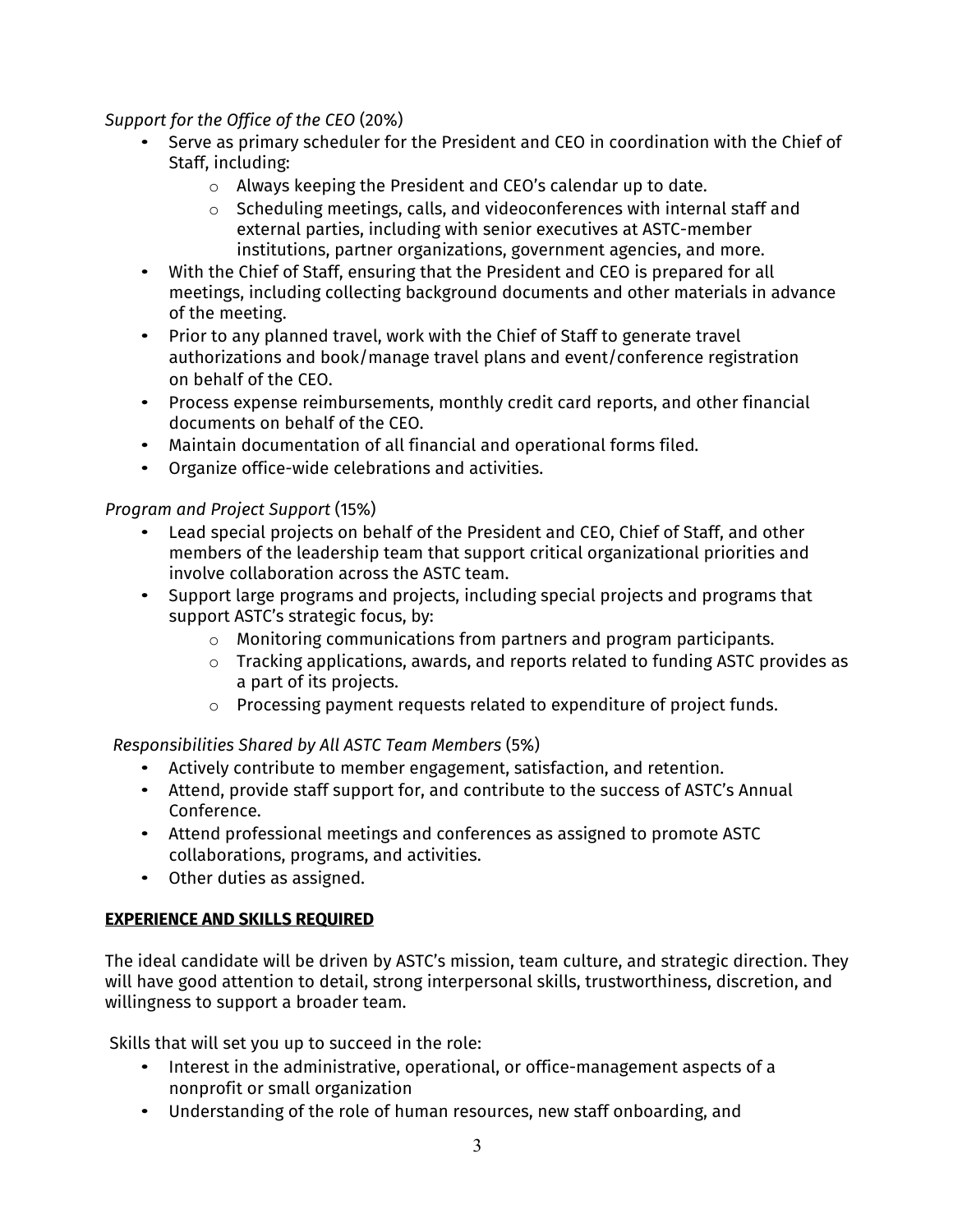experience working with benefits vendors is preferred but not required

- Proficiency with Microsoft Office tools, particularly Microsoft Word, Excel, and Outlook, as well as team collaboration tools such as Microsoft SharePoint
- Experience processing basic financial information and maintaining records and receipts
- Demonstrated ability to foster strong relationships through a customer-service mindset with teammates and external partners and vendors

## **HOW WE APPROACH OUR WORK AT ASTC**

We expect new members of the ASTC team will join us in aiming to:

- Make a positive impact in service of our members, their communities, and the global good
- Set course for the future boldly
- Be curious and eager to learn
- Foster healthy and productive relationships and teams
- Practice empathy and gratitude

Additional desired qualities and attributes for this role include:

- Excellent teamwork and interpersonal skills, able to work independently as well as in collaboration with colleagues, members, and partners
- Self-starter with strong problem-solving skills, and effective time management, and organizational skills, including the ability to manage multiple projects
- A commitment to diversity and inclusion, demonstrated by inviting, including, valuing, and supporting diverse perspectives and ideas, as further described below
- An interest in, or experience with, issues associated with science and technology, including informal science, technology, engineering, and mathematics (STEM) learning, science communication, and public engagement in science, or with museum practice
- Commitment to continual learning and professional development
- Strong written and oral communication skills
- Sound judgment and ability to maintain the confidentiality and discretion necessary in handling sensitive financial and human-resources information
- Ability to quickly and calmly resolve problems

## **ASTC COMMITMENT TO DIVERSITY, ACCESSIBILITY, INCLUSION, AND EQUITY**

The Association of Science and Technology Centers (ASTC) is committed to advancing equity and social justice as foundational and essential values in all of our work. These values are essential to the practice of science, technology, and innovation which require seeking out and engaging a diversity of peoples, ideas, perspectives, life experiences, disciplines, knowledge systems, and approaches. ASTC values, and celebrates contributions, discoveries, and novel solutions, regardless of their source. When all people are welcomed, respected, and included in our human pursuits, and when everyone has access and opportunity to pursue their aspirations, and when all people can participate fully and actively in creating and building the